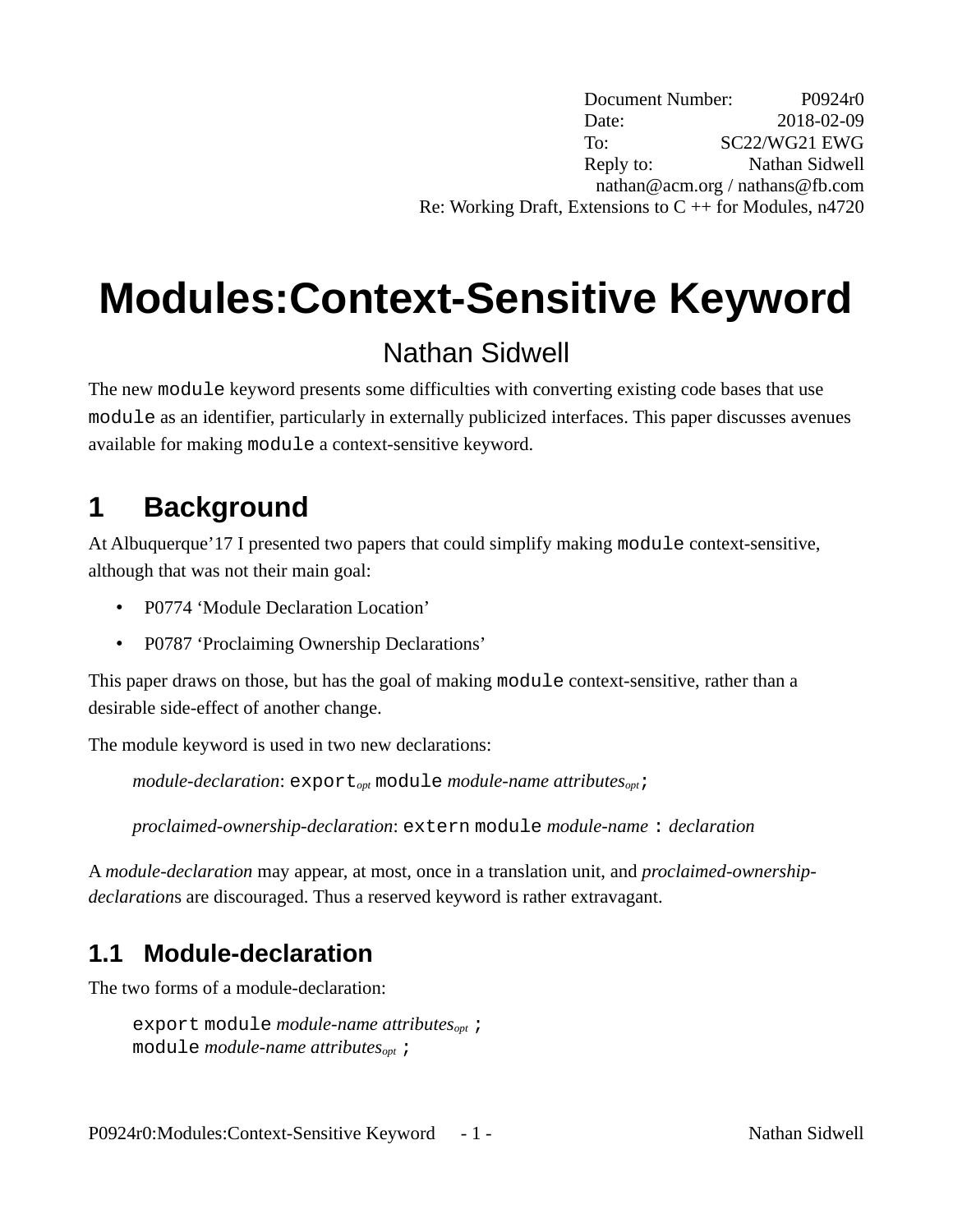present ambiguities when module is a *typedef-name* or *class-name*, and the *module-name* is a plain *identifier*. As well as being valid *module-declarations*, they may be parsed as declarations of a variable of type module, the first also being exported. (Of course, outside of module interface purview such an export is semantically invalid.)

#### <span id="page-1-0"></span>**1.1.1 Explicit Disambiguation Rule**

The simplest disambiguation rule is that such ambiguities are always parsed as a *module-declaration* – if a (top-level) declaration could be a *module-declaration*, it is. This is simple to state. It would change the meaning of the following  $C^{++17}$  source (presume 'module' is a typedef):

```
// implementation unit 'me', not variable 'me'
module me;
// interface unit 'me', not export of variable 'me'
export module me;
```
This disambiguation occurs, regardless of whether the interpretation is semantically ill-formed.

Function declarations, more complex variable declarations, member declarations and non-globalnamespace-scope declarations would remain with their C++17 meaning:

```
class module { \prime^* Unspecified. */ };
module frob (); // function returning module
module *me; // variable pointing to a module
namespace bits {
   export module me; // exporting variable of type module
}
class thing {
   module me; // data member of type module
};
```
For completeness, the following uses of module, as an identifier, continue unchanged:

```
class module; // class named 'module'
class thing {
 module m; // field 'm' type 'module'
};
int module (); // function called 'module'
```
It is my understanding that the known uses of 'module' do not fall into cases that would be interpreted as *module-declarations* under this disambiguation.

The disambiguation can usually be implemented with minimal look ahead, not requiring full tentative parsing. If the token after the first *identifier* of a potential *module-name* is '.' or ';', the declaration must be a *module-declaration* or ill-formed. If the next two tokens are '[[', it could be either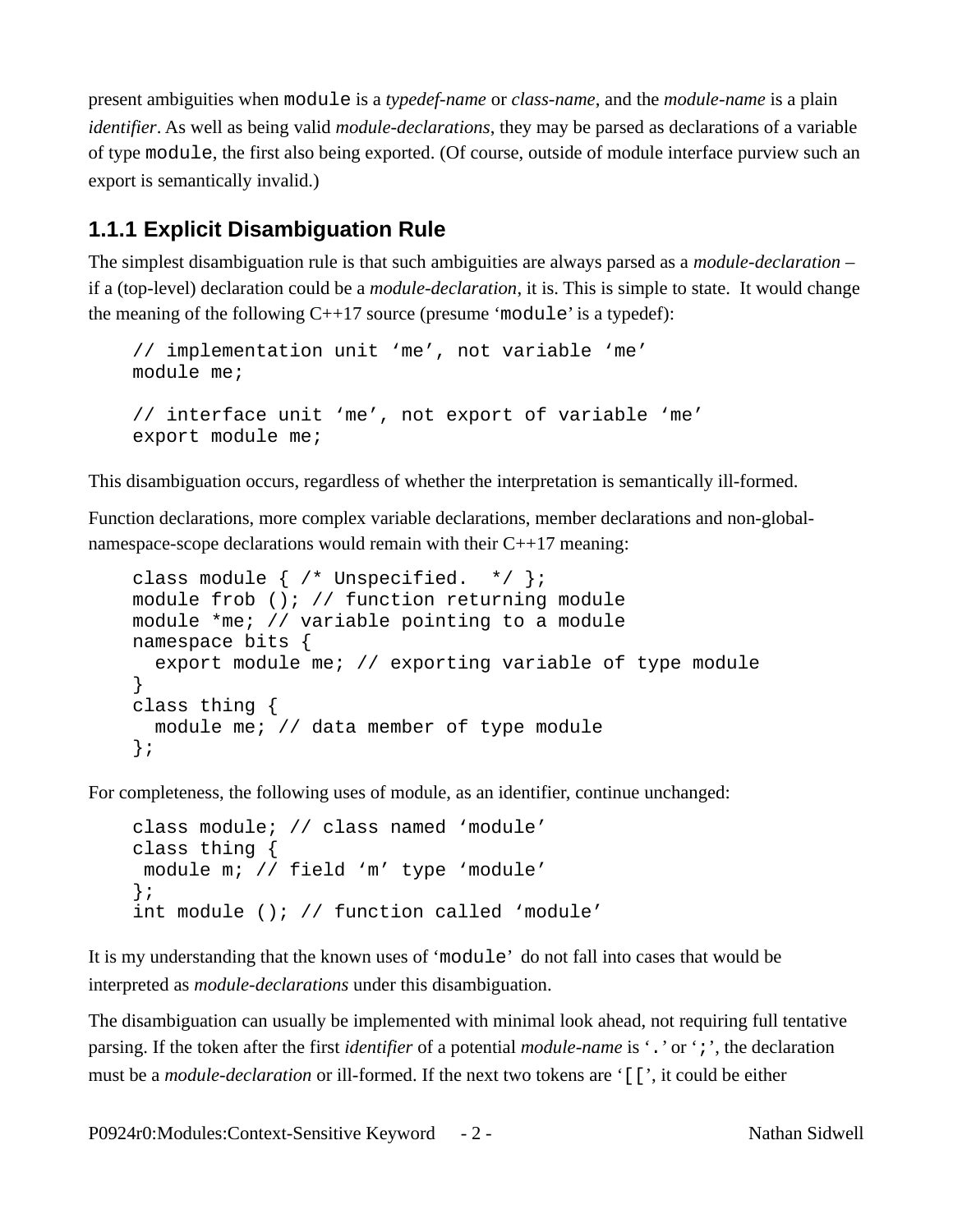reduction, and one must skip to the matching ']]' to look<sup>[1](#page-2-0)</sup> for a ';' indicating a *module-declaration*. Otherwise it must be some other declaration (or even *expression-statement*), or ill-formed.

Here are some examples:

```
// module-declarations:
module m;
module m [[ whatever ]];
module m.n;
// declarations (ill-formed if 'module' not a type):
module *m;
module m (…);
module (m);
module m[];
module m, n;
module m [[ whatever ]], n;
```
All those examples parse the same way if preceded by 'export'.

#### **1.1.2 Module-Declaration as First Declaration**

P0774 proposed requiring the *module-declaration* to be the first declaration of a translation unit, and adding syntax to place entities in the global module. It suggested the following grammar:

```
translation-unit:
       module-preambleopt
       declaration-seqopt
module-preamble:
       module-declaration global-module-declarationopt
```

```
module-declaration:
      exportopt module module-name attribute-specifier-seqopt ;
```
*global-module-declaration*: module { *declaration-seqopt* }

Requiring the *module-declaration* to be first clearly makes it possible for module to be contextsensitive. Also, there would be no requirement for the *global-module-declaration* to be introduced by module, but could use the more mnemonic identifier 'qlobal':<sup>[2](#page-2-1)</sup>

*global-module-declaration*: global { *declaration-seqopt* }

<span id="page-2-0"></span><sup>1</sup> Similar lookahead will work for compiler extensions such as '\_attribute\_((...))'.

<span id="page-2-1"></span><sup>2</sup> Daveed Vandevoorde suggestion during the Albuquerque '17 presentation.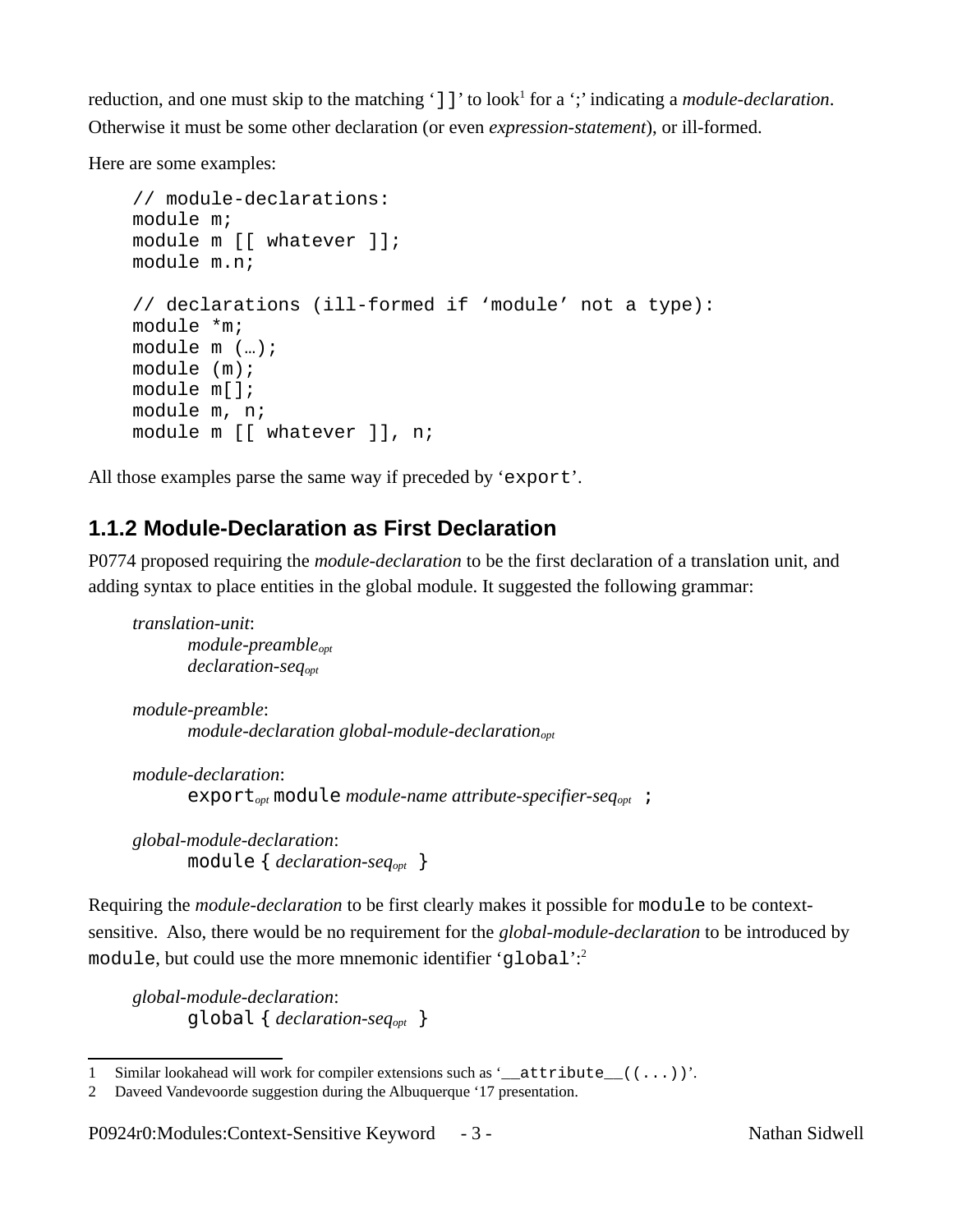With this change, there can be no *typedef-name* in scope called 'module', and thus disambiguation as *module-declaration* is extremely straight-forwards. If the first token is 'module', or the first two tokens are 'export module', the TU starts with a *module-declaration*. Otherwise it does not.

### **1.2 Proclaimed-ownership-declaration**

The proclaimed-ownership-declaration grammar of:

*proclaimed-ownership-declaration* : extern module *module-name* : *declaration*

is not ambiguous with an extern declaration of an entity with type 'module', because no such declaration can end with ':' – 'typedef int module; extern module x: ...' would be syntactically ill-formed.

However, it may be wise to clarify this in a similar manner to the *module-declaration* above.

#### **1.2.1 Alternative Syntax**

Amongst the changes P0787 proposed was changing the syntax of a *proclaimed-ownership-declaration* to avoid the module keyword entirely. Its uses there came from earlier syntax for module exporting, and was not reconsidered when the current 'export<sub>opt</sub> import *module-name*;' syntax was developed. To recap, p0787 suggested:

```
import module-name : extern declaration
```
as syntax. The emphasis being that we're declaring an entity exported by the named module. An alternative approach might be:

```
extern export module-name : declaration
```
Here the emphasis is that we're declaring something that is being exported by the named module.

#### **1.2.2 Module Partitions**

P0775 'Module Partitions' suggested an alternative approach that would remove the need for *proclaimed-ownership-declaration*s. It was positively received, but I have had insufficient time to advance it at this stage.

## **2 Proposal**

I propose

• Making 'module' a context-sensitive keyword. I.e., it behaves as a regular identifier, except in specific cases.